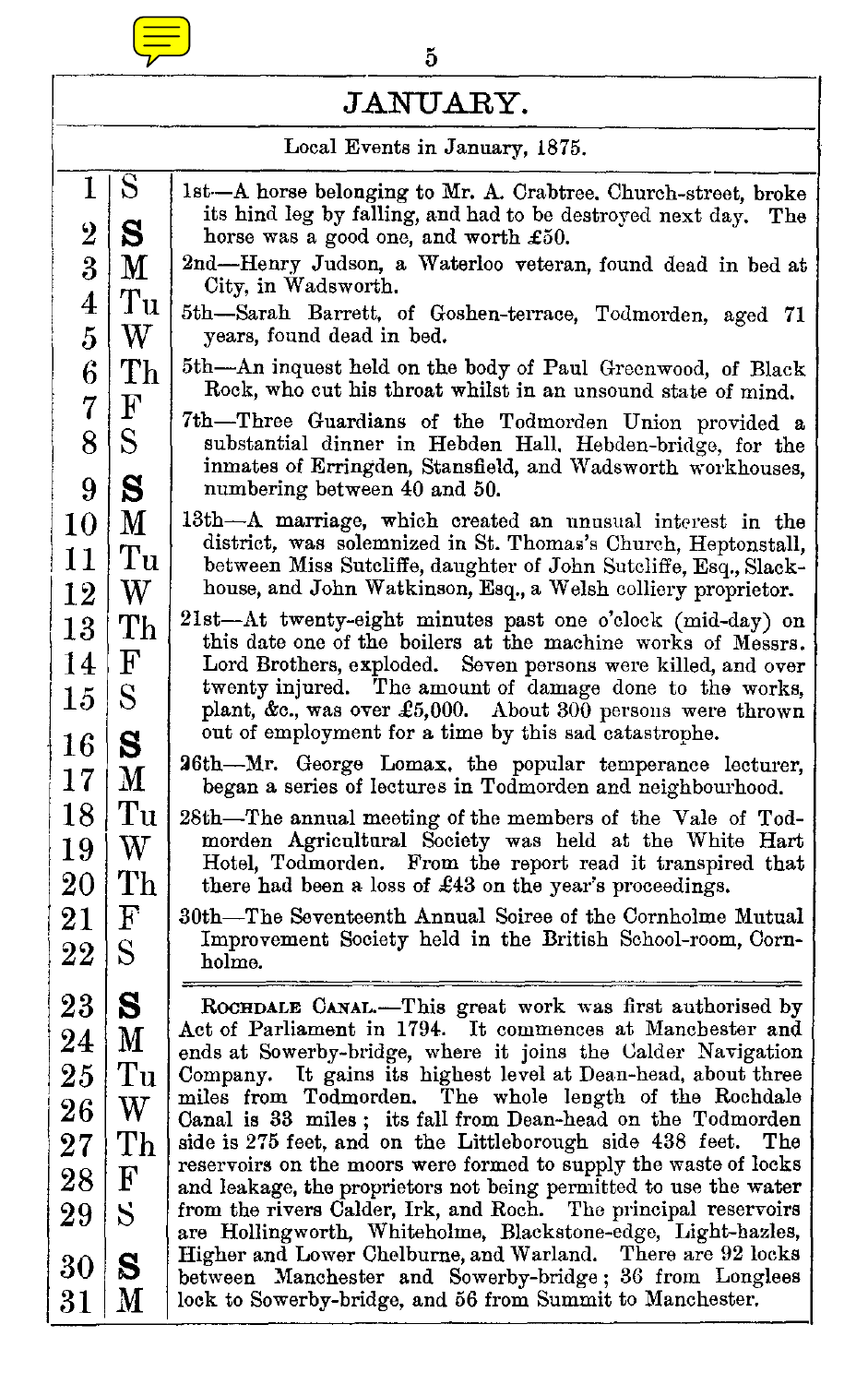11 Gxtract from Yarish Register (TODMORDEN).

Burials at Todmurden regred Anno 1667 per me H Krabtree curate. Alice Clayton of Walsden buryed Aprill Wife of John Clayton buryed Aprill

> Mary daughter of John Bairstow of \*Hollowpin Apr 6 Anne wife of John Bairstow of Hollowpin Aprill

" John Bairstow of Hollowpin seeing both his daughter and his wife departed in peace, presently began to offer sacrifice unto Bacchus for joy. But he continued so long adoring of him that Apollo, the God of Wisdom and Physick, was enraged at him, and struck him with a pestilentiall ffeaver, which thing when John felt it violently raging in him ; he cofessed his sin, and humbly implored Apollo to cure him : which ye ingenious God presently did with I know not what kinds of purging and corroborative cooling Julep. And he purged not only ye morbific matter and malignant humours but also clensed his body of  $y_e$  Jugs of old Ale  $\&$  his throat of ye muttons stakes yt stuck in it. But lo! as soon as he felt himselfe cured, he forgot to return thanks to Apollo, and begun again pelmel day and night to worship Bacchus, the God of drunnesse, in honour of whom he sacrificed (I do not say another bodys) sheep, and swallowed an ocean of old ale. But Apollo, seeing ye magnitude of his ingratitude, caused ye Sun, with hot scorching beams, to dry up all ye rivers, fountains, springs  $\&$ streams of strong drinke, and then was all the Liquor-ladys, Alenymphs and Beer-brats lamemtably left upon dry ground and so remain'd in a most pitifull posture weeping wailing and wringing their hands. Which when John Bairstow saw and heard, and cold finde none of the decoction of malt to comfort ye cockles of his heart withall : he returned whom to his own habitation called Hollowpin, being situated in barren mountainous & hilly ground, like ye land where Fames & Invidia dwelt. It is to be supposed yt being overcharged with immoderate sorrow, his heart burst for very griefe and he died in a rage for want of Ale, and came to Todmorden to be buryed—May 1."

\* **NoTE.—"** Hollow pin " or " pen " is situate near Calf Lee Cote, in the township of Blatchinworth, at a short distance from the boundary of the Hamlet of Walsden. There formerly stood a cottage in the hollow, of which a few traces may still be seen.

## **ERRATA :**

Page 17, bottom line for 30 years read 25 ;—page 67, 3rd line for June 7th read  $28th$ ; page  $97$ , for July 8th,  $1858$  read  $1853$ .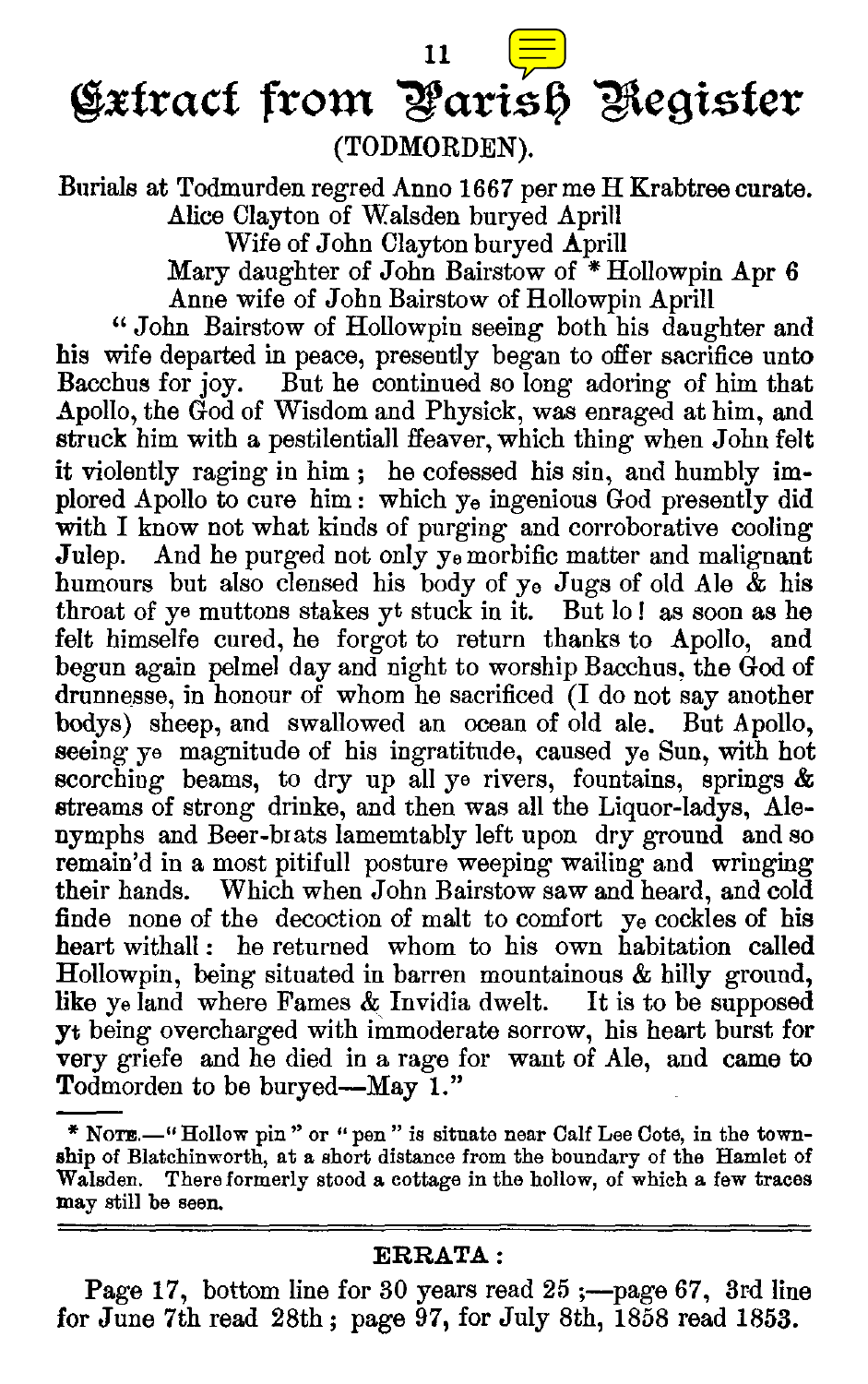

den Bros., of Waterside) who have made the name of Fielden of note commercially and otherwise in the world, they having sprung from Edge-end (only a little distance from Sourhall) before their removal to Laneside, Langfield, though there is no traceable kinship between the families of Fielden of Sourhall and of Edge-end. However, the like qualities in both in their respective ways extraordinary industry and punctuality—led to success. In the department of picker-making, we shall not be over-stating the matter when we say, that the late Mr. Robert Fielden laid the foundation of the largest picker making business in existence, and prosecuted it with such attention as to leave it so to his sons, who have still further extended it, and, without doubt, it now